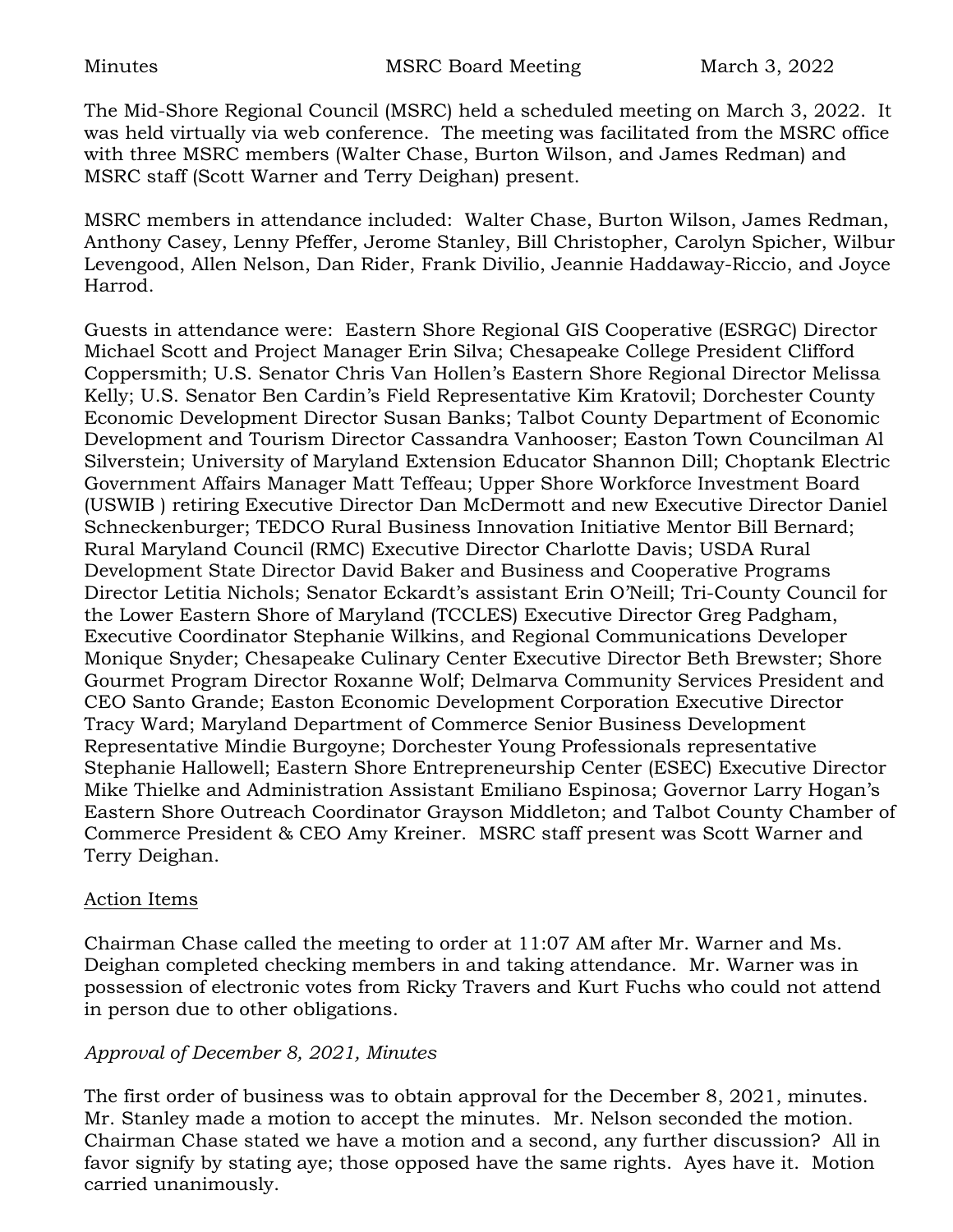### *Ratification of revised Mid-Shore CEDS*

Mr. Warner began the summary of the CEDS revision process by stating that the Mid-Shore CEDS has now transitioned from a static paper document to an online version. The MSRC has been working for two years with the ESRGC to accomplish this goal. The CEDS Committee has been receiving progress updates during this time.

Mr. Warner stated that all MSRC voting members and County Administrator/Managers are part of the CEDS Committee.

The Full CEDS Committee met on October 6, 2021. At that meeting they were reminded that the 1st CEDS document was submitted to EDA on October 16, 2002. The committee received updates of the 31 projects in the Action Plan. The GPRA Data Collection period FY21  $(7/1/20)$  to  $6/30/21$  reported:

- 23 projects reported funding, jobs, and/or investment activity
- 250.25 estimated number of jobs created or retained

During the meeting the committee reviewed and revised the CEDS Goals and Objectives and reviewed the progress status of CEDS Action Plan.

The CEDS Executive Committee met on November 29, 2021. They evaluated 3 proposed projects. Two projects needed more consideration by their champions and updated project writeups should be resubmitted next year. One project was unanimously supported to be forwarded to the CEDS Committee for consideration. The committee contemplated how to update the CEDS Project Evaluation Guidelines. Since projects are submitted for inclusion on the CEDS, not for EDA funding, but for USDA or state funding, the CEDS Committee may want to update the evaluation process. The CEDS Executive Committee agreed to examine these guidelines in 2022 and come up with a recommendation(s) to present to the CEDS Committee in Fall 2022.

On January 5, 2022, the full CEDS Committee had their second meeting of the year.

- During the meeting the committee approved modifications to update Goals and Objectives:
	- Goal 1
	- Goal 1, Objective 1
	- Goal 3, Objectives 1 and 4
	- Goal 4, Objectives 6 (deleted) and 8
	- Goal 7, Objective 1
- One project was unanimously approved for inclusion in the document
	- The Arc Port Street Commons Project
- Presentation on the progress of the online CEDS
- 32 projects are included in the revised CEDS Action Plan

A big thank you to Project Manager Erin Silva for leading the ESRGC team on the conversion from the CEDS document to the online CEDS. The new document has wonderful creativity and clarity.

Thank you to GIS Programmer Tim Lanzi for all the computer programming of the new website and ESRGC Project Manager Ryan Mello with assisting with the transition of the static statistical sections to the online links.

Mr. Warner thanked the following organizations/people for their assistance in revising the CEDS document. He mentioned the specific sections each assisted.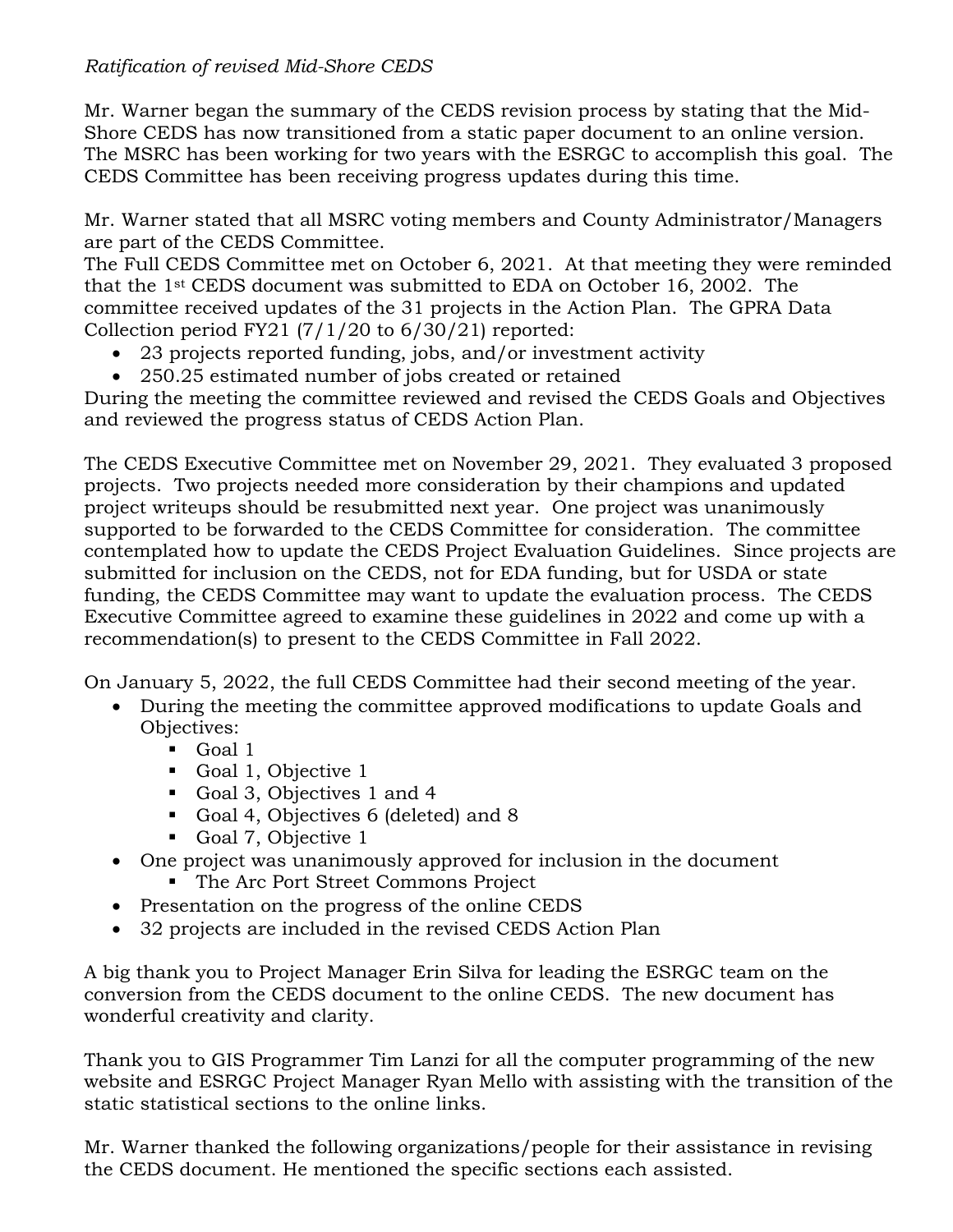- Unemployment data found under "Our Region"
	- **USWIB Executive Director Dan McDermott.**
- Tax Credits and Incentives found under "Resources"
	- Maryland Department of Commerce Senior Business Development Representative Nancy LaJoice

Updates to the following sections were provided by the MSRC:

- Landing page > Goals and Objectives
- CEDS Project Evaluation Guidelines (PEG) > Step 1: Meets CEDS Goals
- CEDS Evaluation Worksheet
- Landing > Projects (new project added)
- About > History (updated dates)
- Our Region > Media
- Committee > CEDS Committee Members

Mr. Warner stated that the directions on how to view the revised document which is now the CEDS online version was e-mailed to everyone on February 28, 2022, with this meeting's agenda.

The MSRC will submit the updated CEDS document to the EDA Philadelphia office once ratified and posted on the website for public comment for 30 days

The updated document can be viewed on the MSRC website [www.midshore.org,](http://www.midshore.org/) click on "About", "Documents", then "Visit CEDS online". Alternatively, the CEDS can be accessed using the direct link, [https://ceds.midshore.org.](https://ceds.midshore.org/)

Mr. Pfeffer made a motion to ratify the CEDS document. Mr. Stanley seconded the motion. Chairman Chase stated we have a motion and a second, any further discussion? All in favor signify by stating aye; those opposed have the same rights. Ayes have it. Motion approved unanimously.

# *Treasurer's Report*

In Treasurer Fuch's absence Secretary Redman presented three reports to the board.

MSRC Operating Budget

The first report was the MSRC Operating budget. He stated that all income and expenses are on track.

Rural Maryland Prosperity Investment Fund Budget

Next, Mr. Redman addressed the RMPIF budget stating nothing has changed since the MSRC meeting on December 8, 2021.

Eastern Shore Economic Recovery COVID-19 Project Budget

Mr. Redman asked Mr. Warner to summarize this report. Mr. Warner stated that this project is on track with all partners drawing down funds, and monies should be fully expended by June.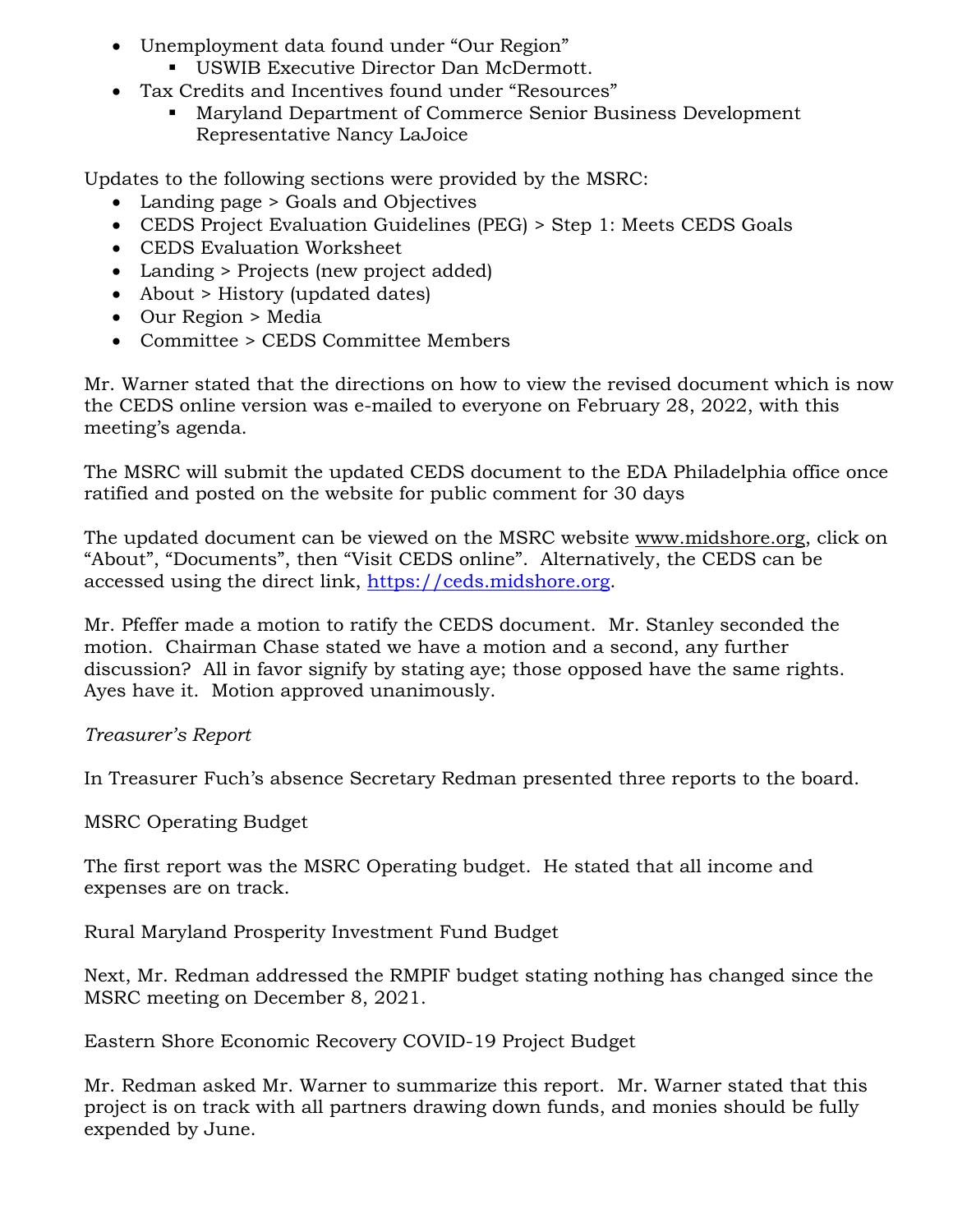Mr. Pfeffer made a motion to accept all three reports. Mr. Nelson seconded the motion. Chairman Chase stated we have a motion and a second, any further discussion? All in favor signify by stating aye; those opposed have the same rights. Ayes have it. Motion approved unanimously.

### *Authorizing Resolution to file an application with the MTA for a FY23 Statewide Coordination and Technical Assistance Grant (SCATA)*

Mr. Warner stated the MSRC received a letter dated January 26, 2022, from the Maryland Department of Transportation Maryland Transit Administration (MDOT MTA) regarding solicitation information for a Statewide Coordination and Technical Assistance Grant (SCATA).

- The solicitation encompasses the 12-month period for FY2023 (July 1, 2022 June 30, 2023).
- The grant application submittal deadline is April 28, 2022, at 3:30pm.
- The MSRC has been applying for and administering this grant for many years to support the Maryland Upper Shore Transit (MUST) program.
- The grant request amount is \$40,000. (The same amount it has been since FY08). These funds are matched by county funds (Caroline, Dorchester, Kent, Queen Anne's, and Talbot).
- The MTA process requires an authorizing resolution.

Mr. Warner informed the Council that the resolution is in their meeting packets. This is a standard resolution that the MTA has requested over the past several years that the MSRC has applied for this grant.

Mr. Pfeffer made a motion to approve the authorizing resolution. Mr. Redman seconded the motion. Chairman Chase stated we have a motion and a second, any further discussion? All in favor signify by stating aye; those opposed have the same rights. Ayes have it. Motion approved unanimously.

# Presentation

# *Mid-Shore Hires – Regional Marketing Project*

Mr. Warner stated that this project was supported by a PNC Bank grant that was provided to Talbot, Dorchester, and Caroline counties. The regional grant is facilitated by PNC Bank's partnership with the Maryland Economic Development Association (MEDA). The counties asked the MSRC to facilitate the project.

Partners on the project were:

- Caroline County Economic Development Office
- Dorchester County Economic Development Office
- Talbot County Department of Economic Development and Tourism
- Upper Shore Workforce Investment Board
- Tri-County Council for the Lower Eastern Shore of Maryland
- Mid-Shore Regional Council
- Eastern Shore Regional GIS Cooperative (ESRGC)

The final report was submitted in December 2021. On February 2, 2022, an email regarding the press release was sent to the MSRC membership.

The website is midshorehires.org. (midshorehires.com and hires.midshore.org are redirected to midshorehires.org)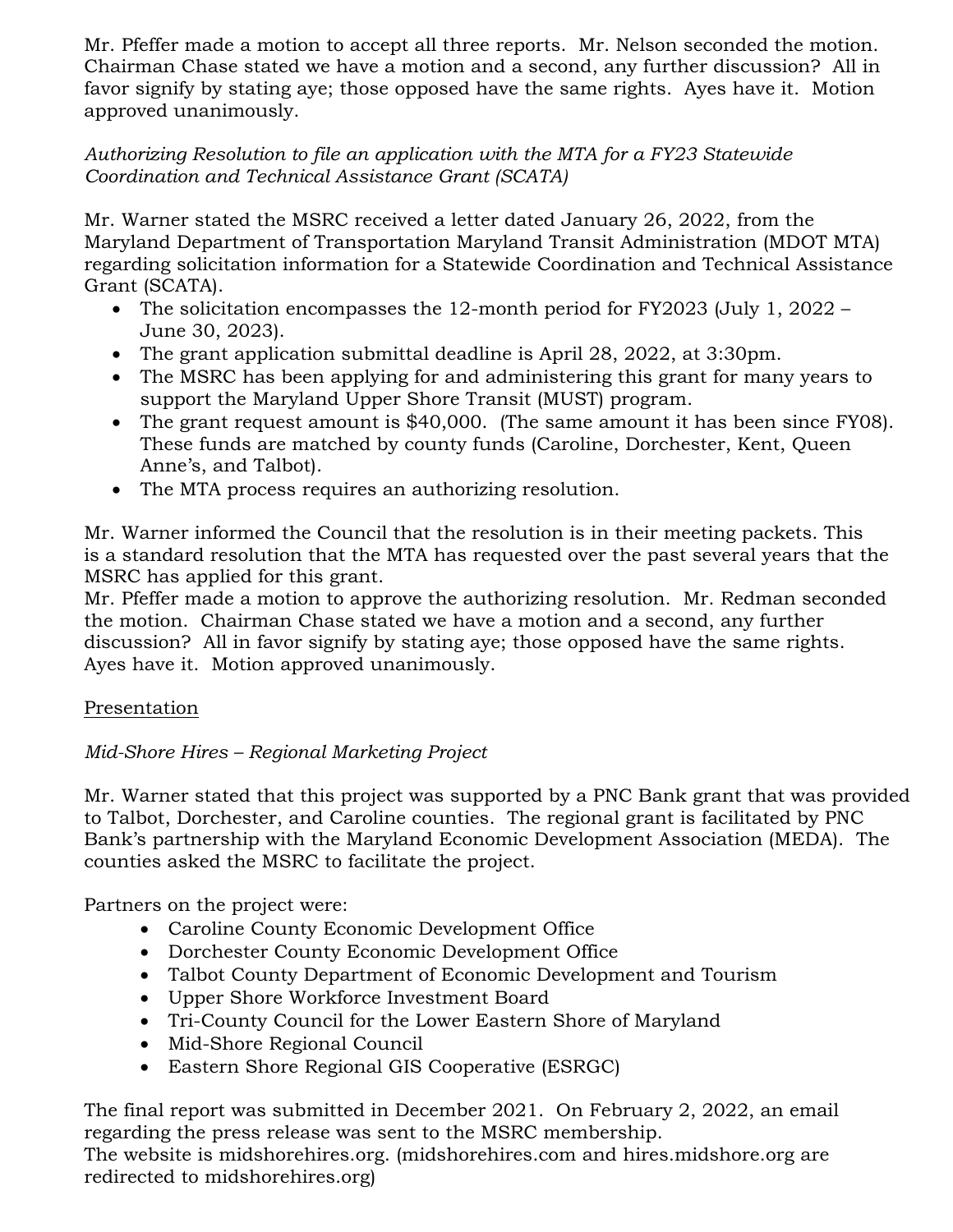Mr. Warner introduced Erin Silva, ESRGC Project Manager, who gave a slide show presentation.

This website was created with input from all the participant partners on the project.

The resources under the three main categories on the website were highlighted and explained. The categories are:

- Locating Employees
- Attracting Employees
- Retaining Employees

The resources under the categories are listed as follows:

Recruit Better. Retain Longer.

- Define who you are to better attract and keep the staff you require.
	- Job Boards & Jobseeker Sites
	- Recruiters & Staffing Consultants

Develop your talent pipeline

- Developing a Career Page
- Looking Within
- Networking with Community
- Nonprofit and Government Partnerships

Attract Top Talent

- Fresh Idea: Be so good they want to work with you
- Your Company. Your Brand.
- Diversity is Tremendous
- Competitive Perks & Benefits

Employee Retention Pays

- Employees are your greatest asset, don't squander them.
- Why Retention Matters

Best Practices

- Competitive Compensation
- Rewards and Recognition

## Updates

## *Eastern Shore Economic Recovery COVID-19 Project*

Mr. Warner reminded the Council that the Eastern Shore Economic Recovery Project has been formulated to assist the Mid-Shore and Lower Eastern Shore counties (the region) utilizing trusted, proven partnerships to develop economic recovery and resiliency technical platforms to provide technical assistance to local governments, businesses, and other organizations that work within the region. Since the project's inception, it has been built on the Economic Resilience sections of the Mid-Shore and Lower Shore Comprehensive Economic Development Strategies (CEDS). The outcomes of this project will be incorporated into both CEDS, as well as other online technical assistance tools managed by the partners.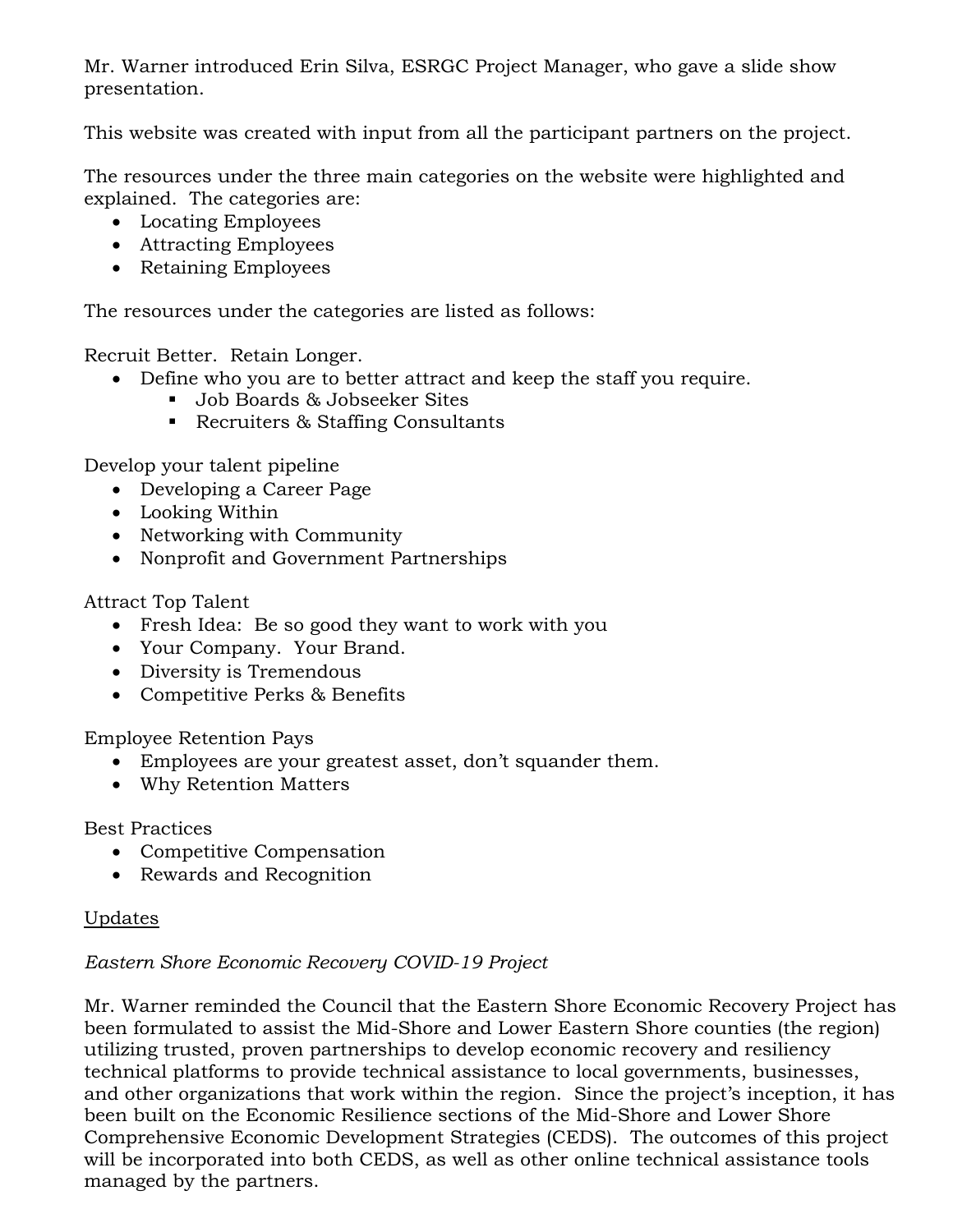Mr. Warner then listed the committee members:

- Scott Warner, Mid-Shore Regional Council
- Greg Padgham, Tri-County Council for the Lower Eastern Shore of Maryland
- Mike Scott, Eastern Shore Regional GIS Cooperative
- Lauren McDermott, Eastern Shore Regional GIS Cooperative
- Erin Silva, Eastern Shore Regional GIS Cooperative
- Dan McDermott, Upper Shore Workforce Investment Board
- Debbie Bowden, Caroline County Economic Development Office
- Susan Banks, Dorchester County Economic Development Office
- Cassandra Vanhooser, Talbot County Department of Economic Development and Tourism

He also informed everyone of the other partners that have been added to the committee in the last few months:

- John Hickman, BEACON Director
- Susan O'Neill, Upper Shore Regional Council Executive Director

Mr. Warner then reviewed the length of time involved in this project and the progress made.

Length of time:

- Conversations on this project started in April 2020.
- Formal meetings started on August 5, 2020, with the latest meeting on February 22, 2022. The meetings are held every two weeks.
- Formal meetings started on August 5, 2020. Meetings are held on average every two weeks. The latest meeting was held on February 22, 2022. It was the 38th formal meeting of the committee.

Progress:

Tool 1 - Eastern Shore Economic Recovery central website has been completed and Launched.

Tool 2 - Maryland Tax Revenue Dashboards have been completed and launched.

The committee continues to monitor and update these applications (Tool 1 and 2) with new data whenever possible.

Tool 3 - Local Business Sentiment Surveys

- The committee worked with BEACON to design and conduct two surveys.
	- June 2021 and December 2021
- The committee built and deployed the business sentiment dashboard enabling the committee to visualize and filter the survey results.
- The committee also developed an infographic to summarize and communicate the survey results for public distribution.
- The committee reached out to the Lower Shore economic development directors. The Lower Shore participated in the second survey.
- The committee reached out to the Upper Shore Regional Council and the Upper Shore economic development directors. The Upper Shore will participate in the next survey.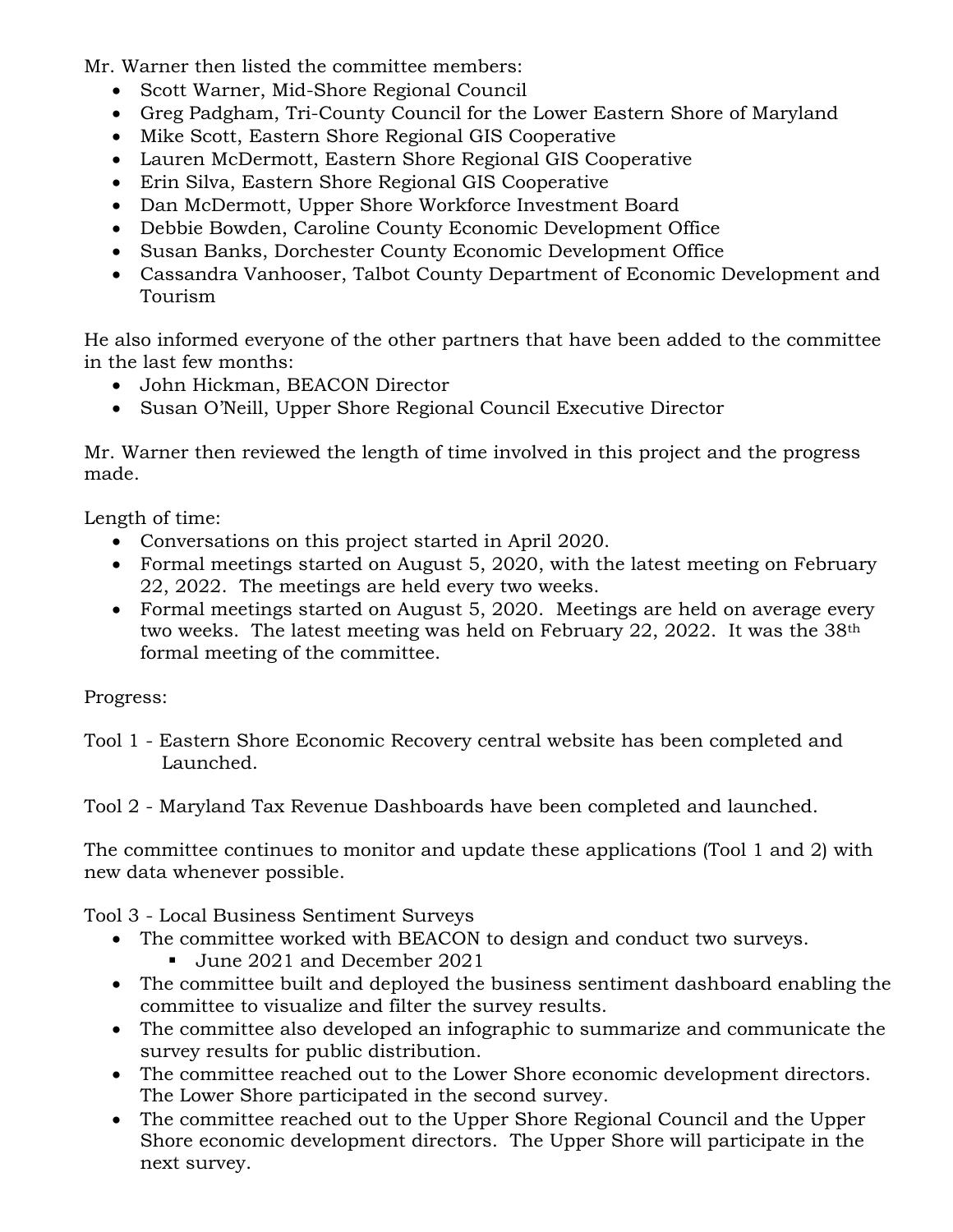#### Tool 4 - Tourism Revenue Dashboard. It is currently under development.

The committee was also heavily engaged in community outreach, promotion, and education activities with participation in a total of 23 events from July 2021 to December 2021 with a total of 962 attendees. This includes in-person and virtual presentations, conference attendance, development of marketing materials, and promotion on social media platforms.

Additionally, the counties will be holding many outreach events in the coming weeks.

### Additional Grant from State of Maryland:

Mr. Warner stated that on February 25, 2022, he met with Maryland Department of Commerce representative Jim Palma at Mr. Palma's request to discuss the inclusion of the Eastern Shore Economic Recovery Project (ESERP) in the State of Maryland's EDA non-compete grant. This was a follow-up from the State's request on September 2, 2021. Under this grant the GIS-centric tools created under the ESERP will be expanded and datasets will cover the entire state. Other attendees Mr. Warner included in the meeting were Greg Padgham (TCCLES), Erin Silva (ESRGC), and Nancy LaJoice (Maryland Department of Commerce).

### *Annie's Project*

Chairman Chase introduced Shannon Dill, Maryland Cooperative Extension Educator, to provide an update on Annie's Project. Ms. Dill thanked the MSRC for their support of the Women in Ag program. She stated that all classes are in person now; they have however, kept the online attendance available as it makes it accessible for more people to attend the meetings. Ms. Dill added that a Fall Farm tour with 28 participants was held. Three farms were visited along with lunch at Chesapeake Culinary Center / Shore Gourmet.

### *Eastern Shore Entrepreneurship Center (ESEC)*

Chairman Chase introduced Mike Thielke, ESEC Executive Director, to give a presentation on ESEC.

Mr. Thielke shared ESEC's mission, vision, and focus as well as highlighted five main areas of concentration:

Mission - Solving regional problems through the attraction of innovation and technology

- Vision Creation of a national hub of talent, innovation, technology & resources that drives regional economic prosperity
- Focus Built upon the region's traditional industries of agriculture and seafood Agritech • Aquatech • Envirotech • Value-Added

Current initiatives:

- Revolving Loan Funds Money is available to borrow from 4 different funding sources.
- hotDesks Shared work environments, providing large WiFi bandwidth, conference areas, ability to network, and access to all locations with your membership.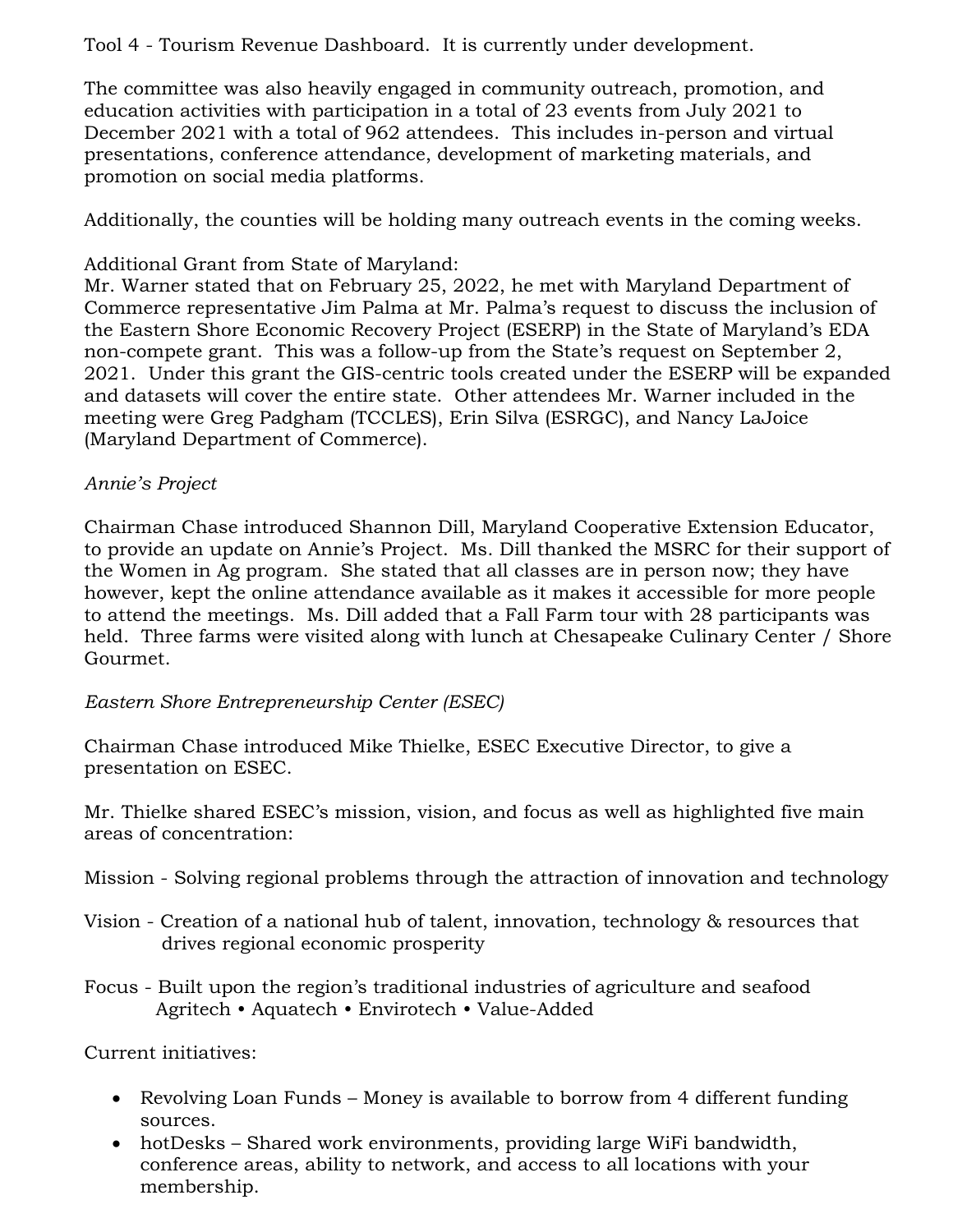- F3 Tech Commercializing Innovations and Technologies in Agriculture and Aquaculture.
- Chesapeake Ag Innovation Center Business Services that help Value-Add Producers grow and scale their businesses throughout Maryland and Delaware
- Cyber Ag Provides cybersecurity outreach, awareness, education, and access to resources for the agriculture and food supply chain. We exist at the crossroads of agriculture and cybersecurity to help harden the posture of this critical national security pillar.

#### Maryland General Assembly

#### *2022 Legislative Session*

Chairman Chase introduced Charlotte Davis, Rural Maryland Council (RMC) Executive Director.

Ms. Davis stated that the Governor's proposed FY2023 budget includes funding for the Regional Councils, RMC, Rural Maryland Prosperity Investment Fund (RMPIF), and Maryland Agricultural Education and Rural Development Assistance Fund (MAERDAF). The Governor honored the RMC's request to increase the RMPIF to \$9 million. The MAERDAF is funded at \$118,485. The legislators seem to be supportive of this amount, but there is always a chance this number could be reduced in the final budget. Fortunately, there is an abundance on money in the state due to federal COVID and ARPA funds.

Ms. Davis also stated that there are federal funds for broadband in the FY2023 State's Capital budget of \$171 million and \$163 million for grants to schools for fiber and broadband projects.

### *Rural Economic Development Fund – Governor announced 2/18/22*

Mr. Warner provided a summary of what the MSRC office has learned about this proposed fund since Governor Hogan's announcement. He stated that he sent emails to the MSRC membership and economic development directors on February 18 and 25 to share this information.

The Governor announced the investment of \$50 million to establish the Rural Maryland Economic Development Fund. This will equate to \$10 million to each of the 5 regional/tricounty councils across the State, (funds are being added to the Maryland Department of Commerce's budget through a supplemental budget).

This creates a grant fund for critical, local economic development projects. Eligible uses include:

- o Infrastructure, such as utilities and transportation and broadband,
- o Industry sector development, such as manufacturing, cybersecurity, and life sciences,
- o Workforce development, including job training programs, and
- o Projects that stimulate entrepreneurship and innovation.

"Grants will be available to boost economic development, stimulate private-sector investment and grow jobs in rural parts of the state. Five rural regional councils will